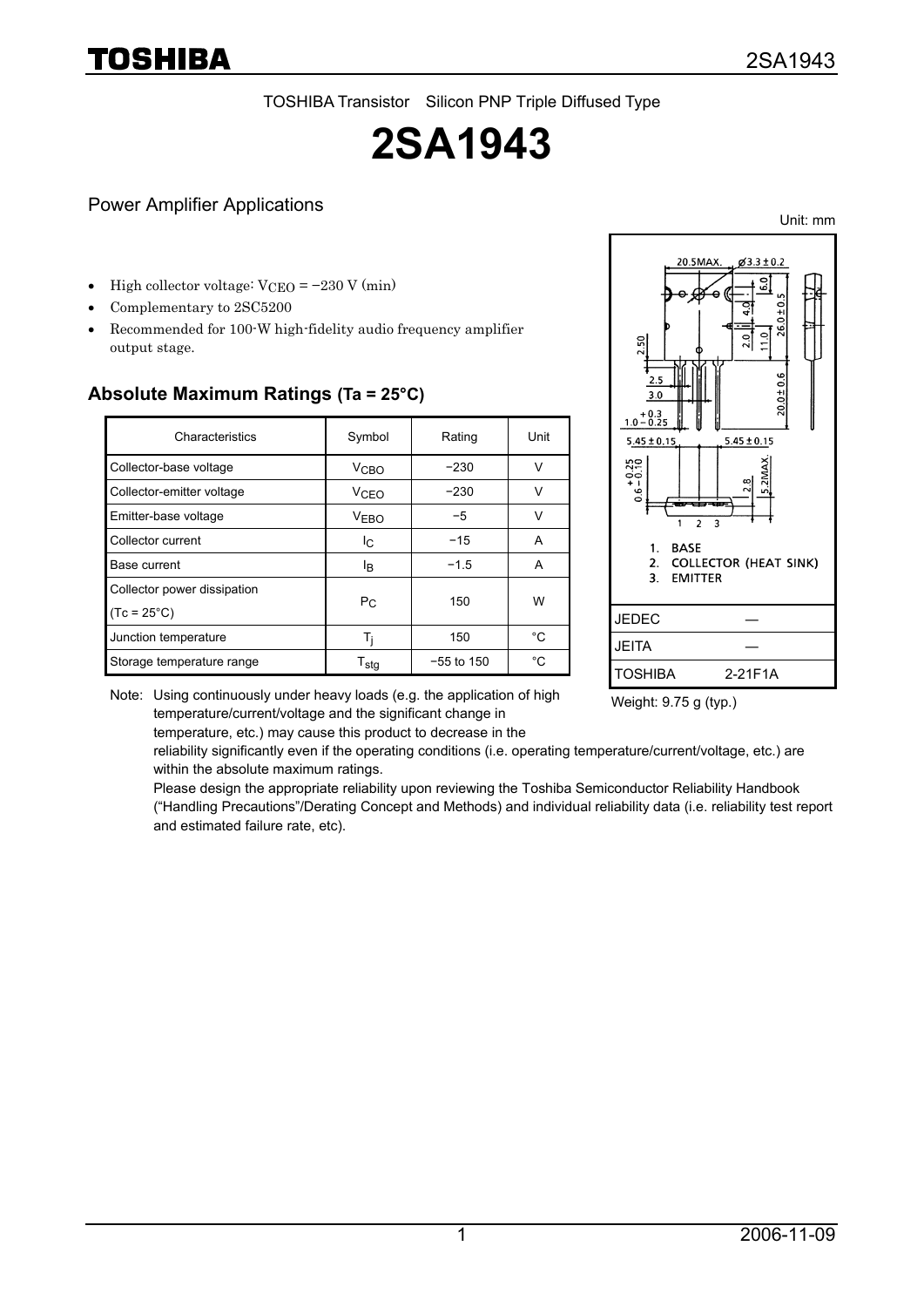**Electrical Characteristics (Ta = 25°C)**

| Characteristics                      | Symbol                | <b>Test Condition</b>                           | Min    | Typ.   | Max    | Unit       |
|--------------------------------------|-----------------------|-------------------------------------------------|--------|--------|--------|------------|
| Collector cut-off current            | <b>ICBO</b>           | $V_{CR}$ = -230 V, I <sub>F</sub> = 0           |        |        | $-5.0$ | μA         |
| <b>Emitter cut-off current</b>       | <b>LEBO</b>           | $V_{FR}$ = -5 V, I <sub>C</sub> = 0             |        |        | $-5.0$ | μA         |
| Collector-emitter breakdown voltage  | $V$ (BR) CEO          | $I_C = -50$ mA, $I_R = 0$                       | $-230$ |        |        | $\vee$     |
| DC current gain                      | $h_{FE(1)}$<br>(Note) | $V_{CE}$ = -5 V, I <sub>C</sub> = -1 A          | 55     |        | 160    |            |
|                                      | $h_{FE(2)}$           | $V_{CF} = -5 V$ , I <sub>C</sub> = $-7 A$       | 35     | 60     |        |            |
| Collector-emitter saturation voltage | $VCE$ (sat)           | $I_C = -8$ A, $I_R = -0.8$ A                    |        | $-1.5$ | $-3.0$ | V          |
| Base-emitter voltage                 | V <sub>BE</sub>       | $V_{CF}$ = -5 V, I <sub>C</sub> = -7 A          |        | $-1.0$ | $-1.5$ | $\vee$     |
| <b>Transition frequency</b>          | fτ                    | $V_{CE} = -5 V$ , $I_C = -1 A$                  |        | 30     |        | <b>MHz</b> |
| Collector output capacitance         | $C_{ob}$              | $V_{CR}$ = -10 V, I <sub>F</sub> = 0, f = 1 MHz |        | 360    |        | pF         |

Note:  $h_{FE(1)}$  classification R: 55 to 110, O: 80 to 160

## **Marking**

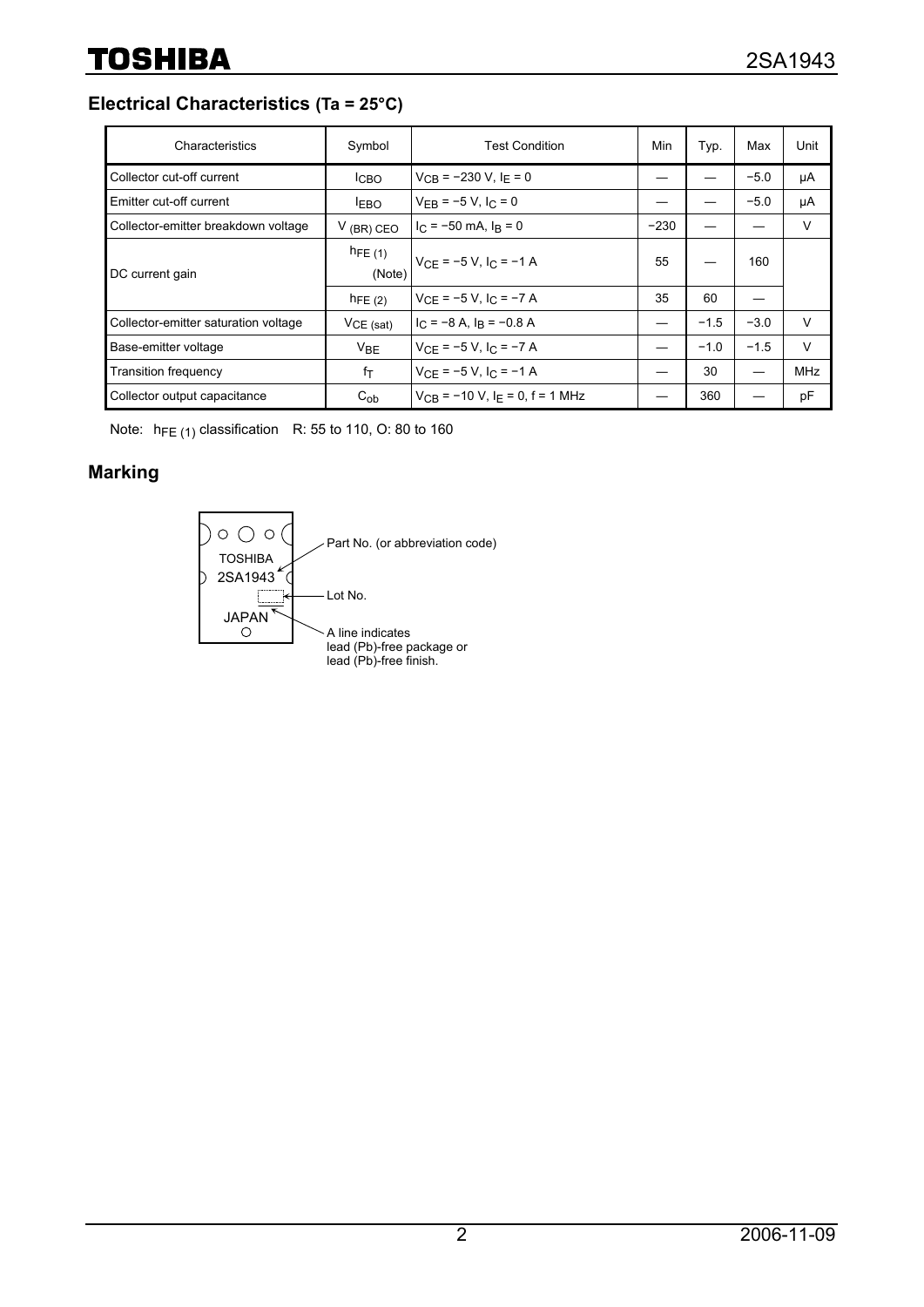# **TOSHIBA**









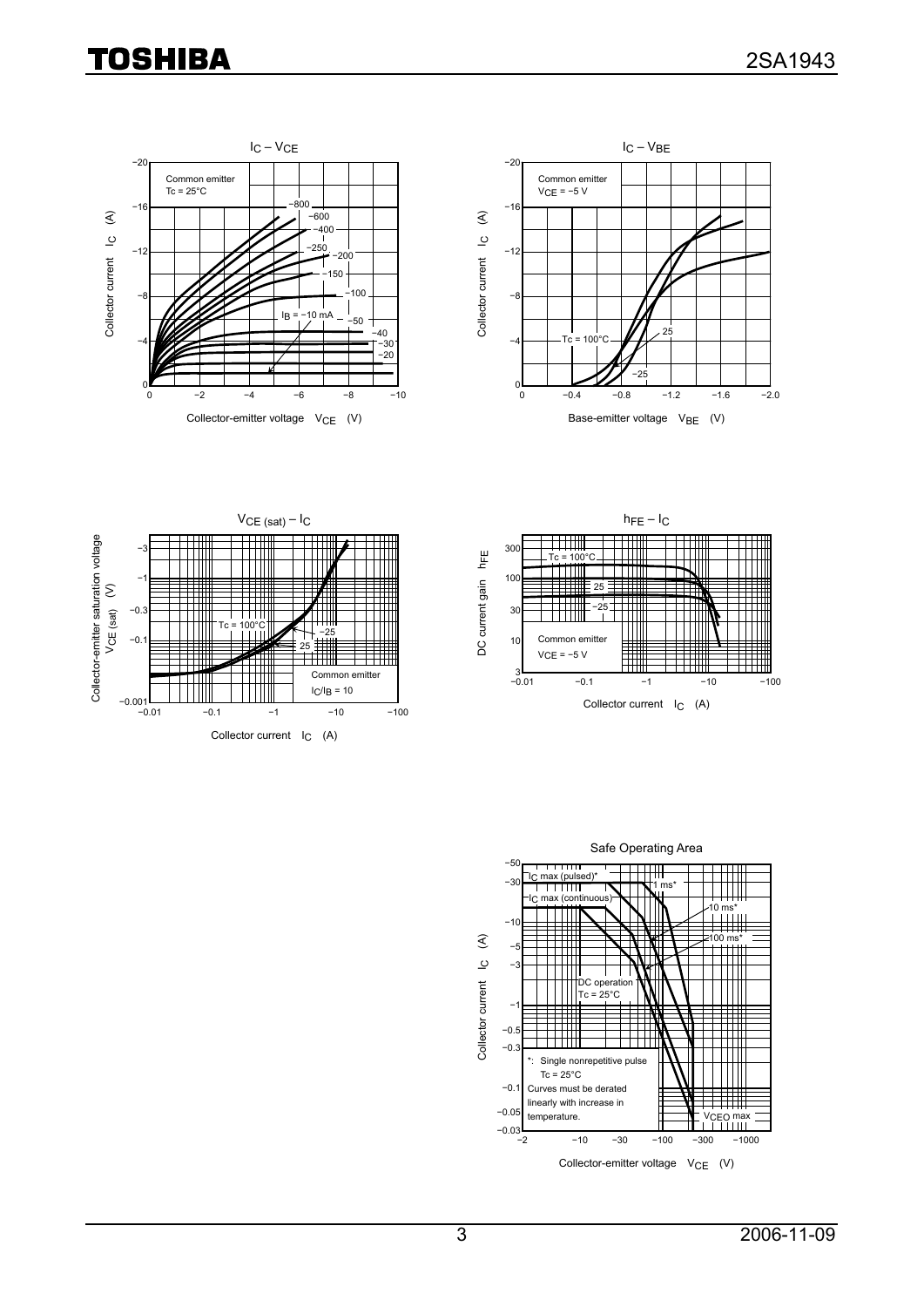